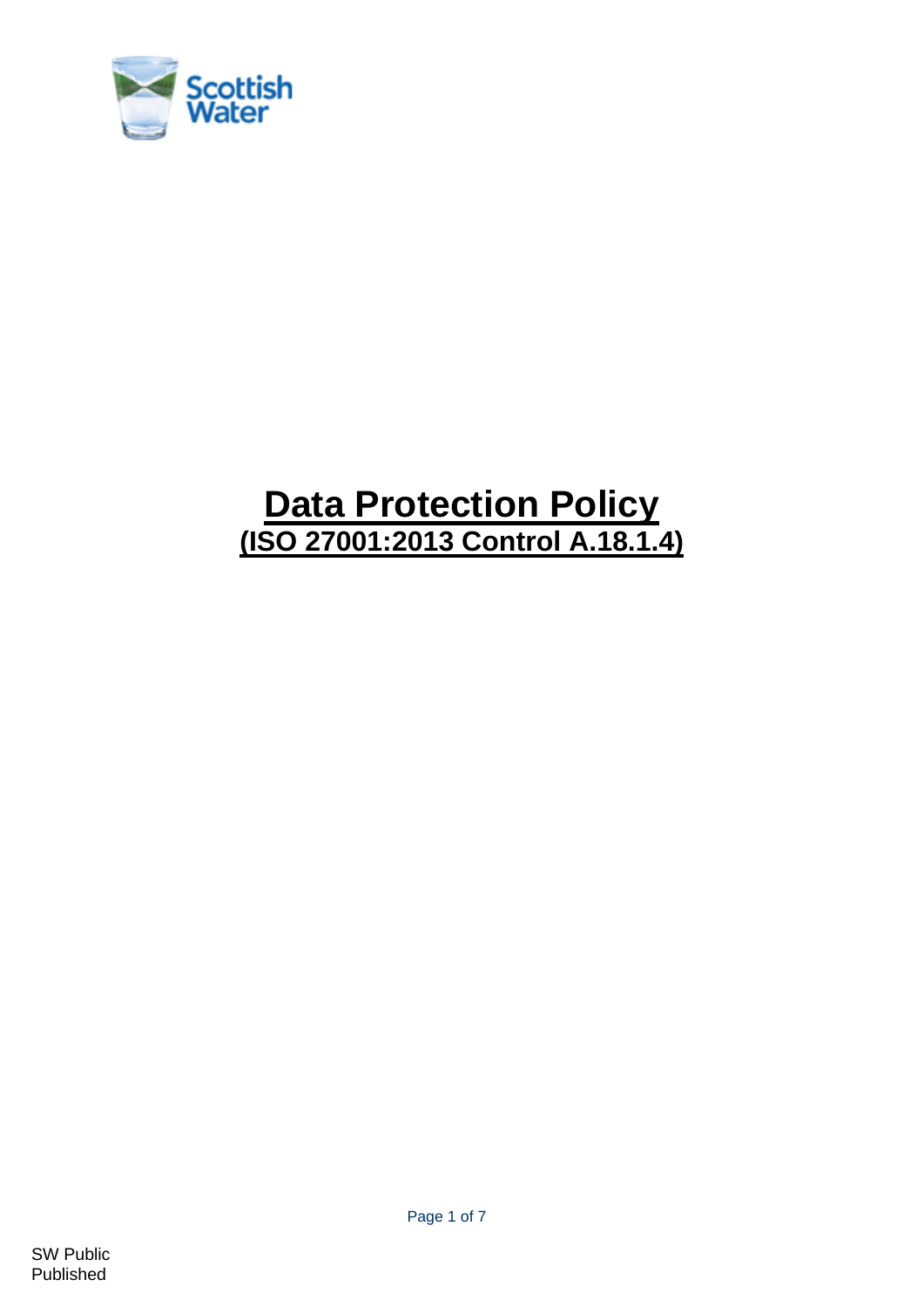

## <span id="page-1-0"></span>**POLICY INFORMATION**

| <b>Author</b>              | Corporate Data & Compliance |
|----------------------------|-----------------------------|
| <b>Policy reference</b>    |                             |
| <b>Version</b>             | Final                       |
| <b>Date of publication</b> | December 2021               |
| <b>Aligned Standard</b>    | ISO 27001:2013 ISMS         |

## <span id="page-1-1"></span>**APPROVAL AND OWNERSHIP**

| <b>Department / Functional</b><br><b>Ownership</b> | Digital Directorate                        |
|----------------------------------------------------|--------------------------------------------|
| <b>Name of Owner</b>                               | Corporate Data & Compliance                |
| <b>Approved By</b>                                 | Information and Data Approval Board (iDAB) |

## <span id="page-1-2"></span>**REVIEW HISTORY**

| <b>Date of Last Review</b> | January 2022                           |
|----------------------------|----------------------------------------|
| Date of Next Review        | January 2023                           |
| <b>Frequency of Review</b> | Annually and on any substantial change |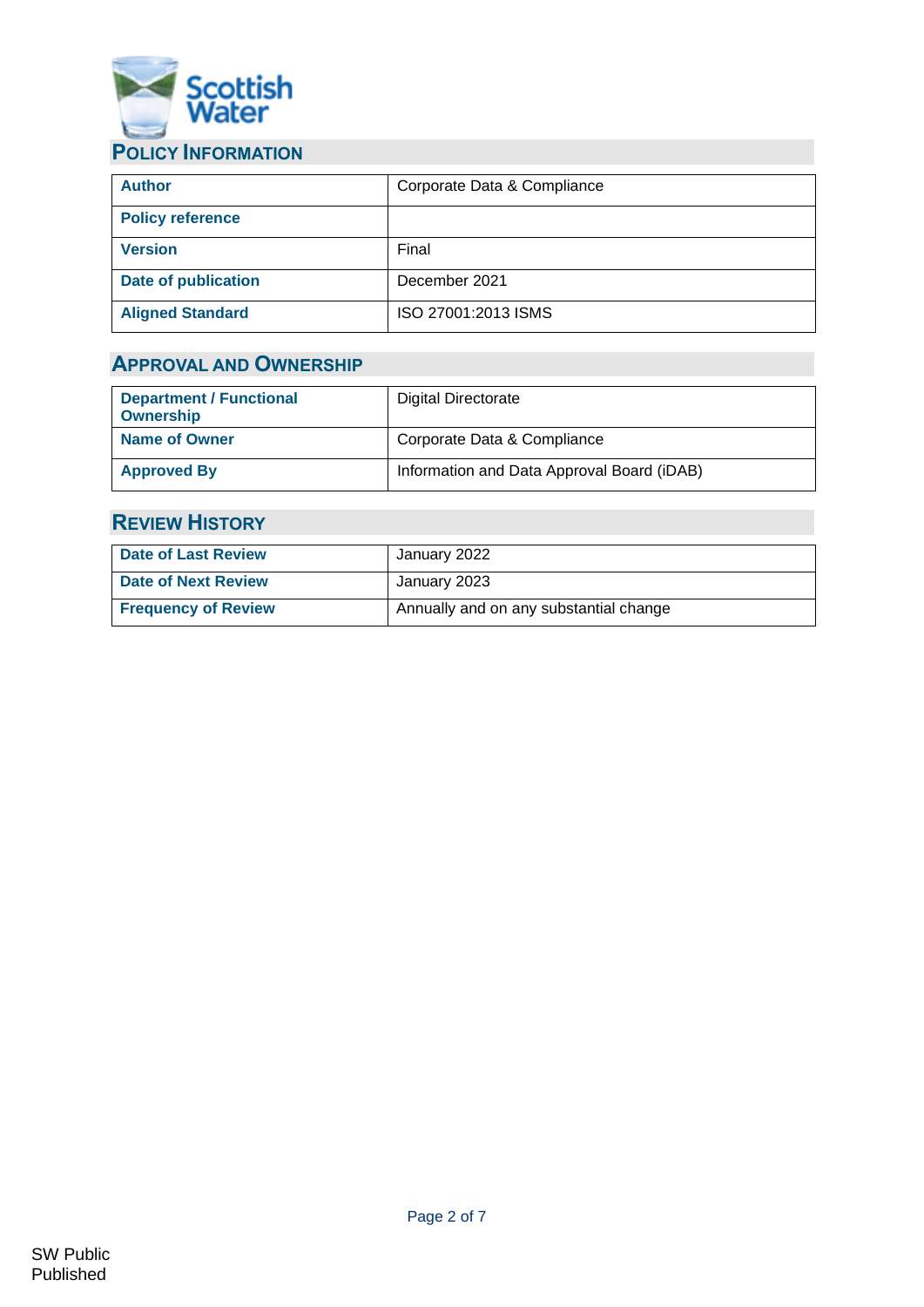

## **Contents**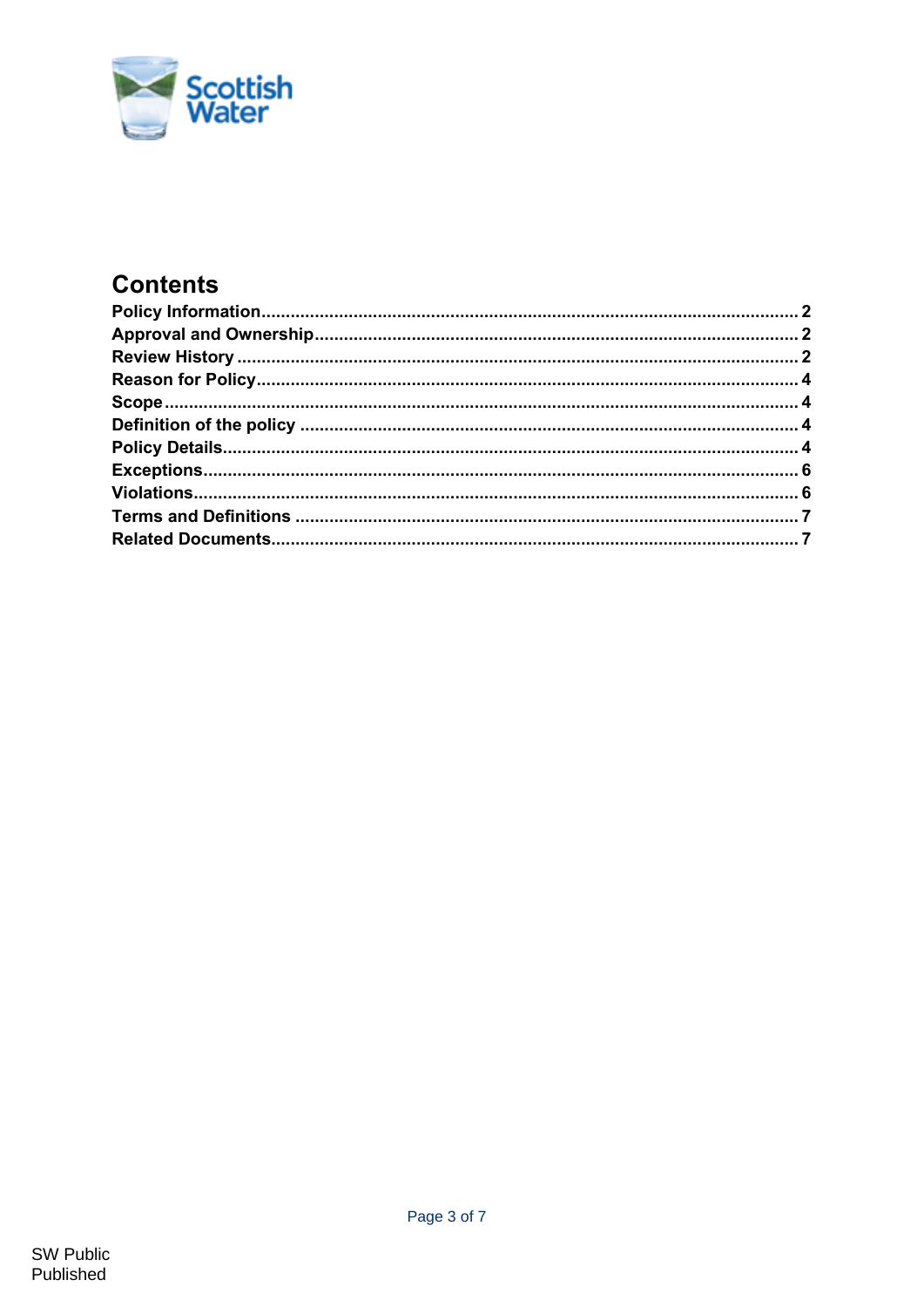

## <span id="page-3-0"></span>**REASON FOR POLICY**

Scottish Water has a responsibility to protect the privacy of its people and customers and safeguard the valuable data and information entrusted to it.

Understanding this responsibility and adopting the correct behaviours and procedures when collecting and processing personal and business sensitive data and information helps ensure that Scottish Water meets its legal and regulatory obligations with the necessary controls in place.

This policy promotes good practice in data protection and observance of Data Protection Legislation by everyone who works for or carries out services on behalf of Scottish Water.

#### <span id="page-3-1"></span>**SCOPE**

This policy applies to all personal and business sensitive data and information processed by or on behalf of Scottish Water.

It is applicable to all Scottish Water employees, contractors, service providers and any third parties collecting, accessing or using personal or business sensitive data or information processed by or on behalf of Scottish Water. It applies to personal or business sensitive data or information held on any digital assets, e.g. mobiles, laptops, removable devices, servers, applications, or hard copy in structured filing system.

#### <span id="page-3-2"></span>**DEFINITION OF THE POLICY**

This policy defines Scottish Water's requirements relating to Data Protection.

### <span id="page-3-3"></span>**POLICY DETAILS**

#### **1. Data Privacy & Protection Framework**

Scottish Water will implement a Data Privacy & Protection Framework. The framework is overseen by Corporate Data and Compliance. The framework helps ensure that any changes to processes or technology that impact personal or business sensitive data and information, processed by or on behalf of Scottish Water, are risk assessed and comply with this policy.

A Privacy Impact Assessment is a compulsory requirement of the framework. The need for further documentation will be determined by Corporate Data and Compliance.

Details of activities where Scottish Water processes personal data will be recorded in a single inventory and for technological applications in an applications log maintained by Corporate Data and Compliance.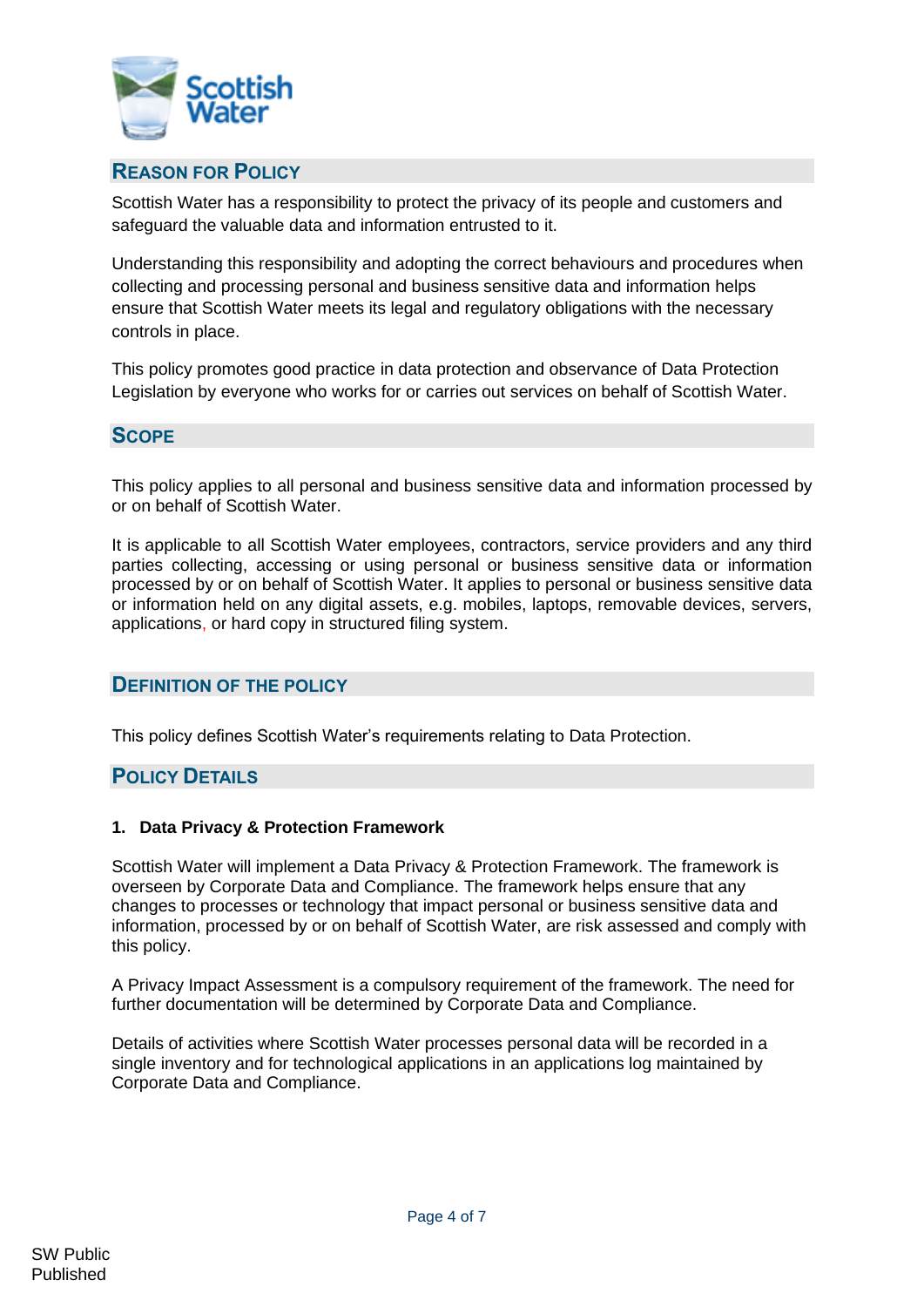

#### **2. Classification, labelling and handling**

Scottish Water will define its information classification, labelling and handling requirements in its Information Labelling and Handling Standard and Business Classification and Retention Scheme. The requirements apply to both personal and business sensitive information.

#### **3. Personal Data Processing**

Scottish Water will process personal data as follows. Personal data will be:

- Processed transparently and fairly
- Processed for specified, clear and lawful purposes
- Relevant and limited to the minimum needed to complete an activity
- Accurate and, where necessary, kept up to date
- Kept for no longer than is necessary
- Kept securely and accessed only by authorised persons
- Only shared with, or collected by a third party, where needed to enable a service to be provided on behalf of Scottish Water, where required by law, through the common duty of care to protect the life of an individual, or by consent of the individual

#### **4. Personal Data Protection**

To protect personal data Scottish Water will:

- Risk assess information containing personal data and handle it in accordance with the Information Labelling and Handling Standard and Business Classification and Retention Scheme
- Ensure appropriate levels of data and access controls are in place for personal data processed, by or on behalf of Scottish Water using technological applications
- Ensure compliance with the Test Data Policy when using data for technological application testing
- Fit all Scottish Water mobile IT equipment with contemporary cyber encryption and/or password controls
- Provide our people with appropriate training and raise awareness of data protection requirements

#### **5. Personal Data - Individuals rights**

Scottish Water will respect the rights of individuals as defined within relevant Data Protection Legislation.

Scottish Water will publish on its website and intranet details about an individual's rights, how to exercise those rights and how to complain.

Requests from individuals wishing to exercise their rights will only be considered and actioned by Corporate Data and Compliance. Scottish Water will verify the identity of any individual requesting personal data before they respond. Requests from a third party on behalf of an individual will only be actioned once the individual concerned has confirmed their agreement to release the information or data.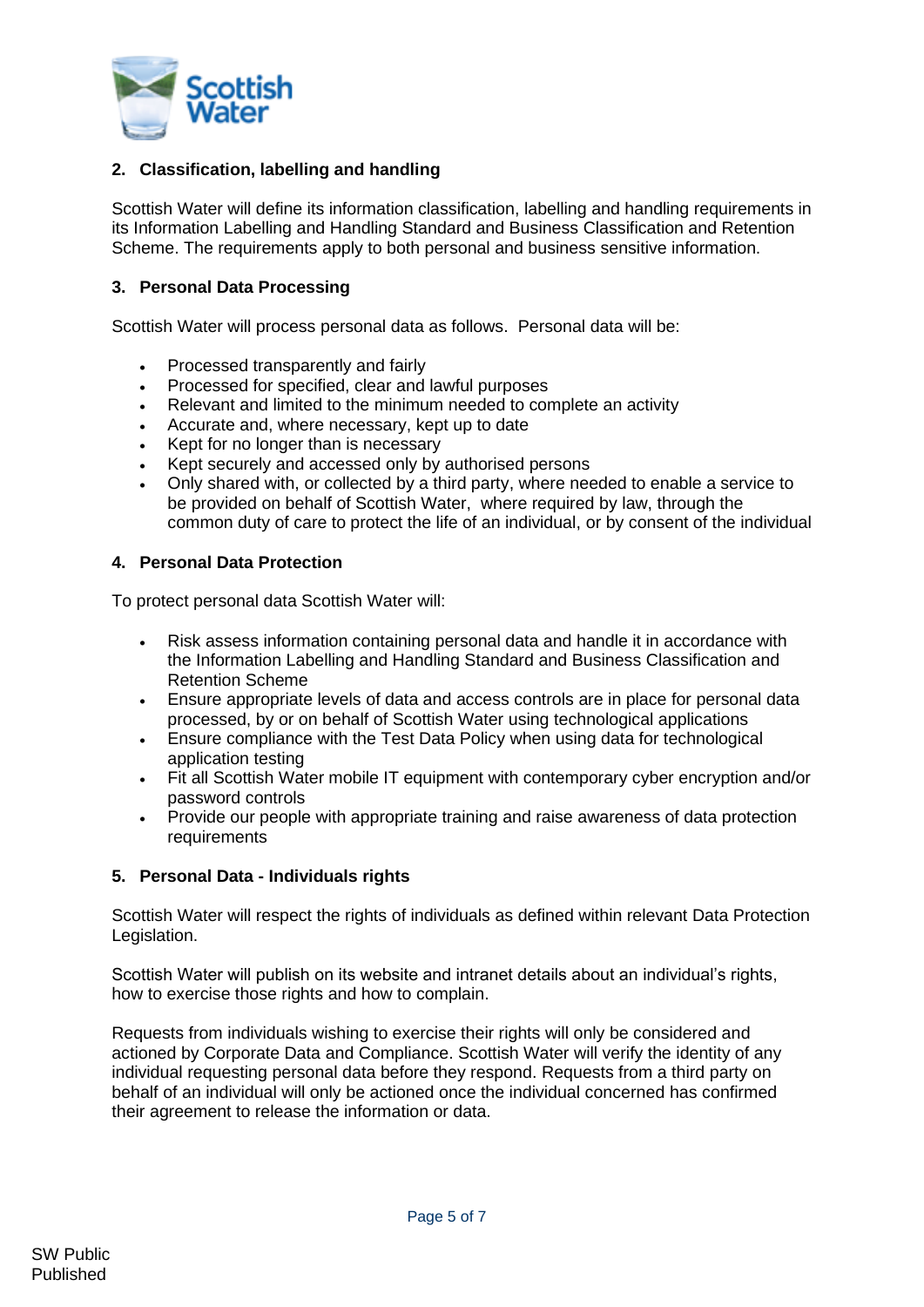

#### **6. Personal Data - Transparency**

Scottish Water will publish a privacy notice on its website and intranet outlining:

- How Scottish Water can be contacted about any personal data it holds
- Why Scottish Water collects and uses personal data
- How long Scottish Water will keep personal data
- How and when Scottish Water shares personal data with third parties
- If Scottish Water transfers any data outside of the EU

Functional Privacy Notices will also be completed. They will be made available on request through Corporate Data and Compliance.

#### **7. Data Incidents**

Scottish Water will have a Data Incident Response Plan in place to deal with any suspected personal or business sensitive data or information breach and to ensure that relevant Data Protection Legislation is complied with.

All data incidents must be reported as soon as they are identified to Corporate Data and Compliance.

#### **8. Governance**

The Scottish Water Data Protection Officer (DPO) will be a member of the Scottish Water Executive Leadership Team and is accountable to the Scottish Water Board of Directors for monitoring compliance with Data Protection Legislation and providing advice on data protection obligations within Scottish Water.

Mechanisms to monitor and support compliance with this policy will be introduced by Corporate Data and Compliance.

#### <span id="page-5-0"></span>**EXCEPTIONS**

<span id="page-5-1"></span>There are no exceptions to the contents of this policy.

#### **VIOLATIONS**

Failure to comply with this Policy may initiate the formal SW Disciplinary Policy and Procedures where potential sanctions may be up to and including dismissal. Appropriate measures may be put in place as deemed necessary such as restriction or withdrawal of access to SW information technology and communication facilities whilst the matter is fully investigated. Contractors, consultants or agency staff in breach of this policy may have their contract(s) terminated.